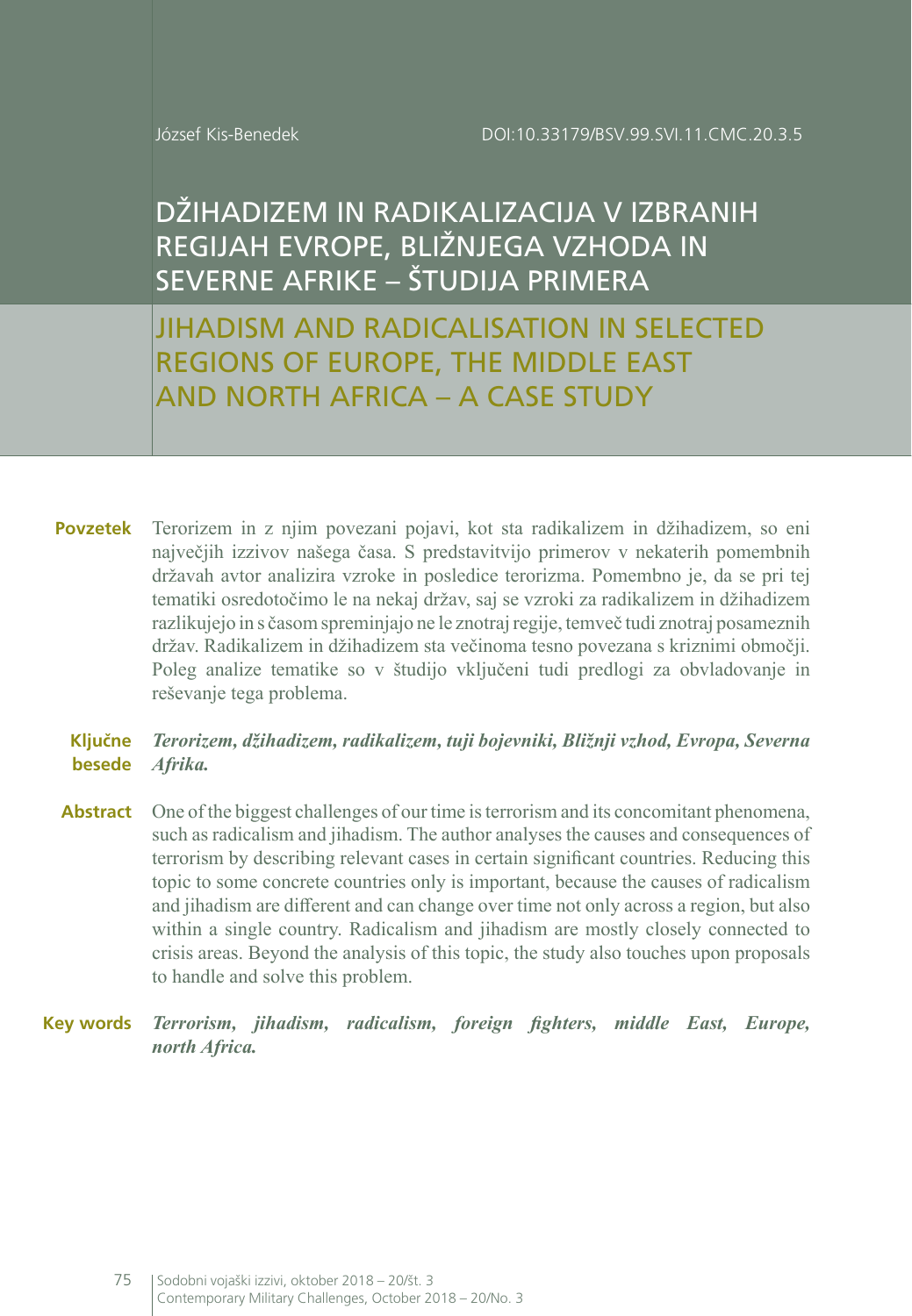The terror-wave hitting the West in 2016 and 2017 had a significant impact on political elections and the policy of governments (e.g. The Netherlands, France and Germany), while migration has an effect on the elections in Austria, Italy and Hungary. The causes that trigger terrorist actions have not abated at all, and terrorists will certainly continue their activities in Afghanistan, Iraq, Syria, Yemen and Nigeria. In spite of the defeat of the caliphate in Iraq and Syria, the conflict is not yet over. This will entail further migration waves and force many citizens to leave their homes. The terrorist organisation ISIS has proved its strong operative capability in Europe, and its members will remain active for several years in Iraq, Syria and other countries. This may modify the policy of governments in 2017 and 2018, and not only in those countries where elections will be held (TSG IntelBrief, 2015). **Introduction**

> For the topic of this study it is important to define terrorism, jihadism and radicalism. Terrorism does not have a universal definition, but this is not a scientific problem, rather a political one. According to the AAP-06 NATO Glossary of terms and definitions, terrorism is "the unlawful use or threatened use of force or violence against individuals or property in an attempt to coerce or intimidate governments or societies to achieve political, religious or ideological objectives" (NATO AAP-06 2014).

> Jihadism is more complicated to define because of the different interpretations of actions. The Arabic word means *effort* or *struggle*. In Islam it can be used to describe an individual's internal struggle against the baser instincts in the interests of building a good Muslim society. But jihadism or the jihadist movement means a struggle (even with arms) against infidels and apostates. The term jihadist has been used by Western academics to distinguish between violent and non-violent Islamists, and is not used by many Muslims. For Muslims "jihad" is very different from "fighting against non-Muslims". Based on this theory, many Muslim academics use "the so-called jihad" rather than "jihad" alone. In the Muslim world the "Islamist threat" is not accepted; they use "extremists claiming affiliation with Islam". "Islamist terrorism" does not exist; they use "insurgents". These examples clearly show how different the viewpoints are concerning this topic.

> Radicalism and extremism have many meanings and could be the subject of many doctoral theses, especially if we consider the understanding of different countries and the fight against this phenomenon. As understood by this author, radicalism is a political orientation aiming for an essential change in society and government. Extremism talks about radical actions to gain more support for radical behaviours. We must not forget: not all radicals are terrorists, but all terrorists are radical.

#### **1 FOREIGN FIGHTERS**

2018 is the eighth year that civil war has been raging in Syria. This devastating conflict has reduced the country to ruins, deteriorated Syria's relations with its neighbours, increased the regional influence of Russia and Iran, and in addition, has severely tested the peacekeeping capability of the United Nations. As we have seen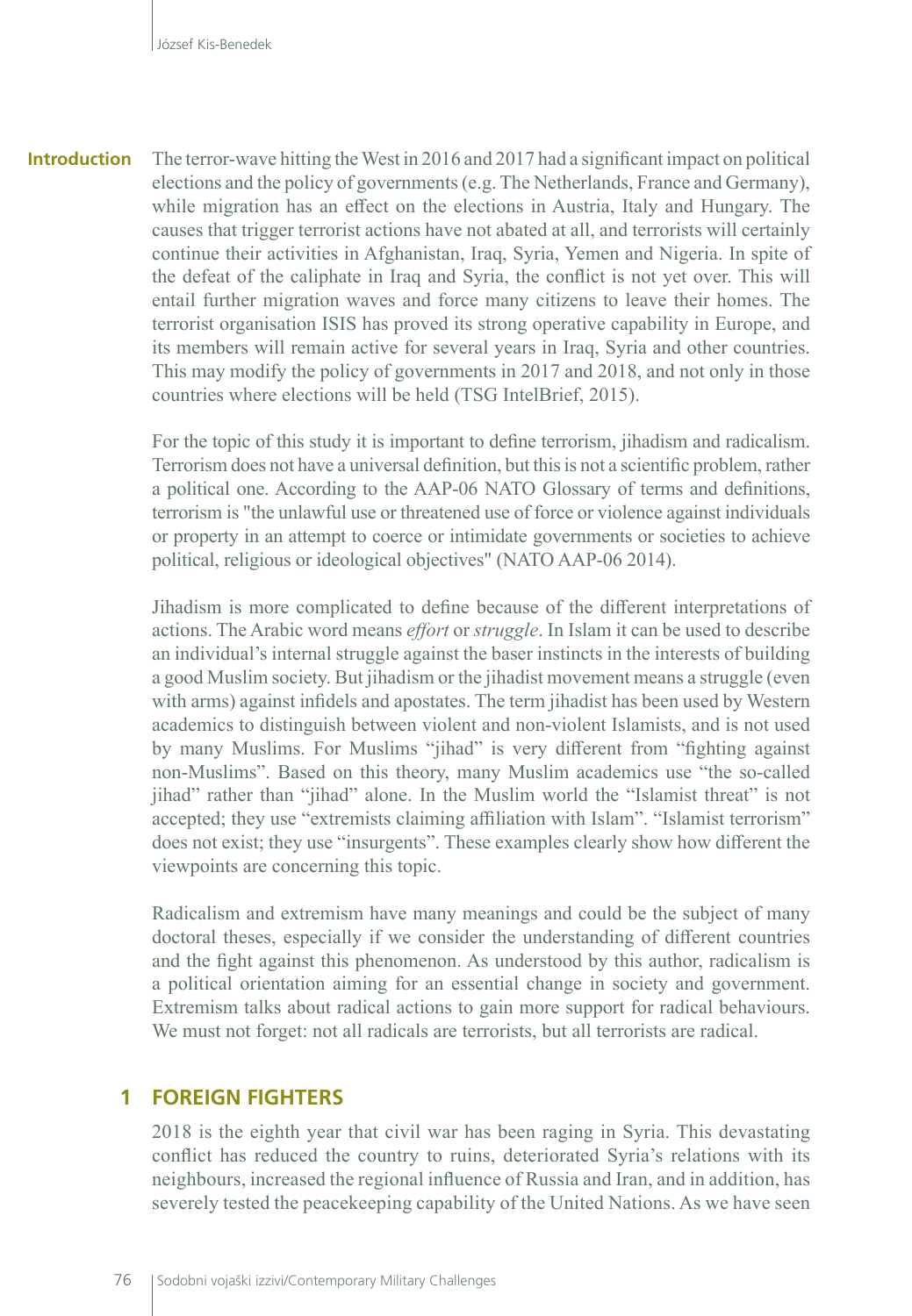in Afghanistan, even if combat activities come to an end, one side autonomously declares itself the winner, but the fight or revolt continues. The author has the view that we have little chance of avoiding this scenario in Iraq and Syria, but due to the very different interests of the regional powers, it will happen in a more complicated way.

Europe will also have to cope with migration in 2018. The countries of origin are not only the crisis areas of the Middle East, but also the African continent. The agreement concluded with Turkey in March 2016 has significantly reduced the number of illegal migrants arriving in Europe through the Balkan route. Since the handling of the migration crisis represents a political trump card in the hands of European politicians, they cannot afford to neglect it. Even sporadic terrorist attacks can exercise a very negative effect on the political situation, let alone a potentially significant terrorist attempt.

After the appearance of ISIS in Iraq and Syria, many foreign fighters arrived to join the organisation from several countries. It is these fighters that constitute the core staff of the organisation, in terms of combating personnel. They came mainly from Tunisia, Libya, Saudi Arabia, Belgium, France, Great Britain and Russia (primarily from Chechnya and Dagestan). Researches pursued during the last 2-3 years have shown that a number of the terrorist fighters left their homes and moved only into another area of their own country, while others went to a foreign state. We can therefore make a difference between local and regional terrorist hotbeds. These hotbeds often have different features, but also have a common denominator; their "personnel" are very radical extremists.

In this connection it is necessary to note that – after the Paris and Brussels attacks – the media have been talking about Muslim ghettos that offer places for extremist hotbeds and bases, where unemployment is soaring, where the police do not dare to enter, and where radical orators and activists recruit future terrorists. This issue has been studied primarily by the Soufan Group. It was Ali Soufan and Daniel Schoenfel who clearly showed that there are such hotbeds, network nets inside regions and settlements, where ISIS can easily recruit fighters. However, the relevant studies also point out that – despite intensive radicalisation efforts – the overwhelming majority of Muslim citizens have not been yet radicalised and are not inclined to be, even if they are living under difficult circumstances.

The security vacuum after the Iraqi war, as well as the Syrian civil war, attracted many foreign fighters to the combat areas. Although the intensive presence of foreign fighters is a new phenomenon, it has also been evident in the past, though to a smaller extent. Between 1980 and 2011, it is said that there were about 10,000-30,000 foreign fighters in Muslim countries (Hegghammer, 2010). According to US intelligence sources, foreign fighters arrived in Syria and Iraq from more than 100 countries in 2015, mainly from Muslim states (TSG, 2015). They were immediately involved in combat activities. However the number of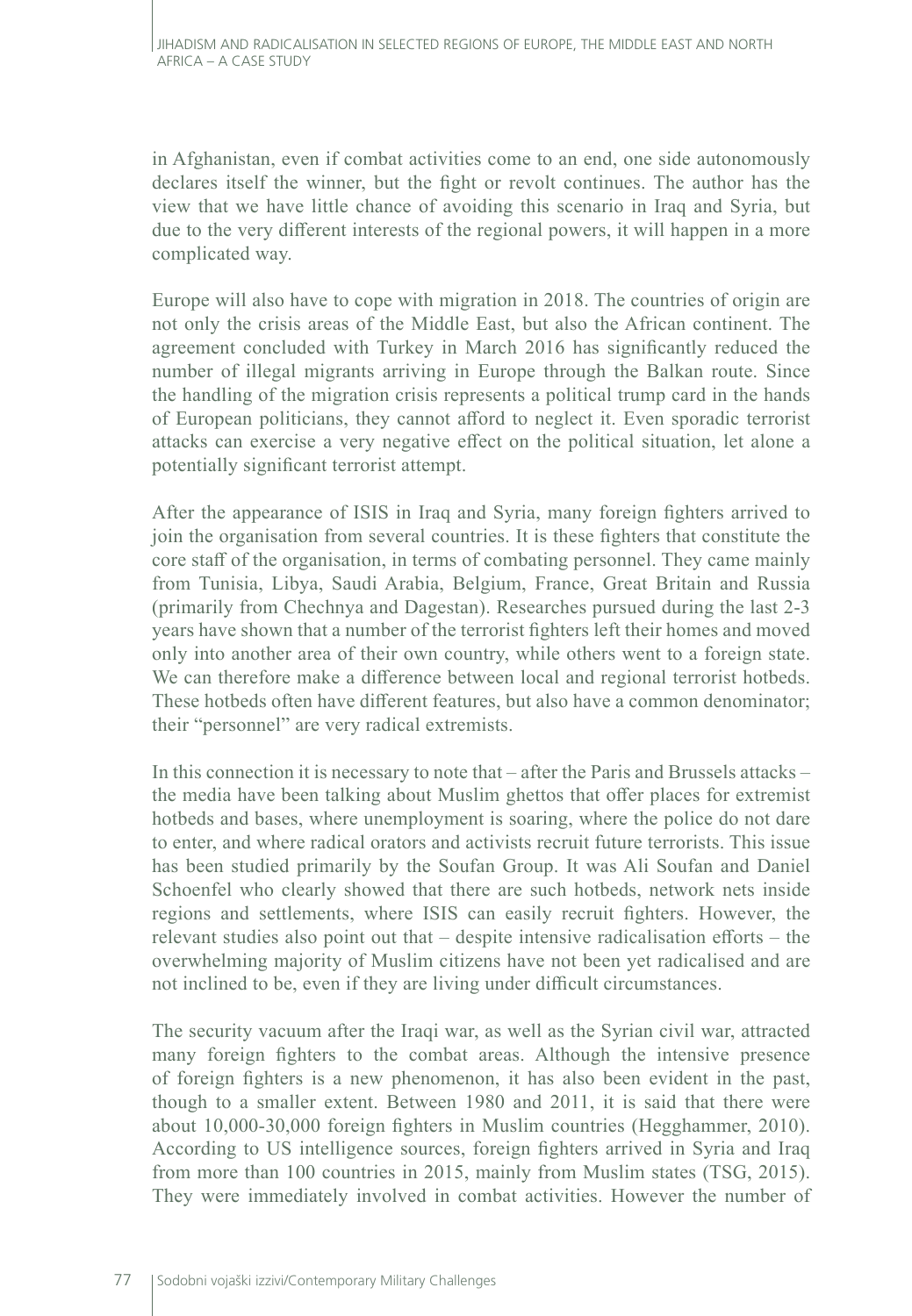newly arrived foreign fighters cannot be determined, because their arrival is not continuous and their number always fluctuates. For example, in 2014, 12,000 fighters arrived from 81 countries, and by December 2015 – in the assessment by the Soufan Group –  $27,000-31,000$  terrorists had come from 84 states (Barrett, 2014). These data are identical to those published by the Americans. However, the number of new fighters in Syria and Iraq drastically diminished, thanks – among other things – to the relevant restrictive measures taken by western states, and due to the deteriorating situation in Iraq and Syria. At the same time, Libya became a new target for extremist fighters (Strobel and Stewart, 2016).

As I have mentioned above, most foreign fighters are from North Africa and the Middle East, but it is necessary for us to note that about 5,000 of them arrived from Europe. This number does not come as a surprise at all, because the most numerous Muslim communities – apart from the Arab world – live in Europe. The Soviet successor states "provided" 4,700 militants, although President Putin talked about 10,000 people (Flippov, 2017). From the south-east Asian countries 900 came, while 500 foreign fighters arrived from the Balkans.

We would not be precise enough if we were to fail in clearly determining the following: inside a given country, which are the towns, and inside the towns which are the districts or areas, where the jihadist hotbeds have emerged? In general, these hotbeds came into existence much earlier than ISIS appeared on the scene. Such towns as Derna in Libya, Ben Guerdene and Kasserine in Tunisia or the Pankisi Gorge in Georgia, for example, had been jihadist nests for a long time, providing fighters for the conflicts between Muslim states.

Talking about specific countries, it is worth mentioning that of the 5,000 European foreign fighters, 3,700 people came from only four countries. The Molenbeek district of Brussels "brought up" the most terrorists and became the focus of international attention with regard to the attempts committed in Paris and Brussels. If we analyse the recruitment areas, we can see that there are significant differences according to the social, ethnic, economic and demographic circumstances of the given town or district.

With regard to motivation, the grievances and problems of a group or an individual can play a significant role in radicalisation, and can induce people to join a terrorist organisation. Although ISIS and the Assad regime represent a strong attractive force, personal problems are more important motivators. We can see a strengthening trend by which the personal examples and activities of charismatic leaders represent a strong motivation in the hands of recruiters, especially in Europe. Another prevailing trend is that those young Muslims who have a criminal record or a very uncertain future can be recruited relatively easily. It is necessary to mention that closed Muslim communities are especially preferred hunting grounds for recruiters.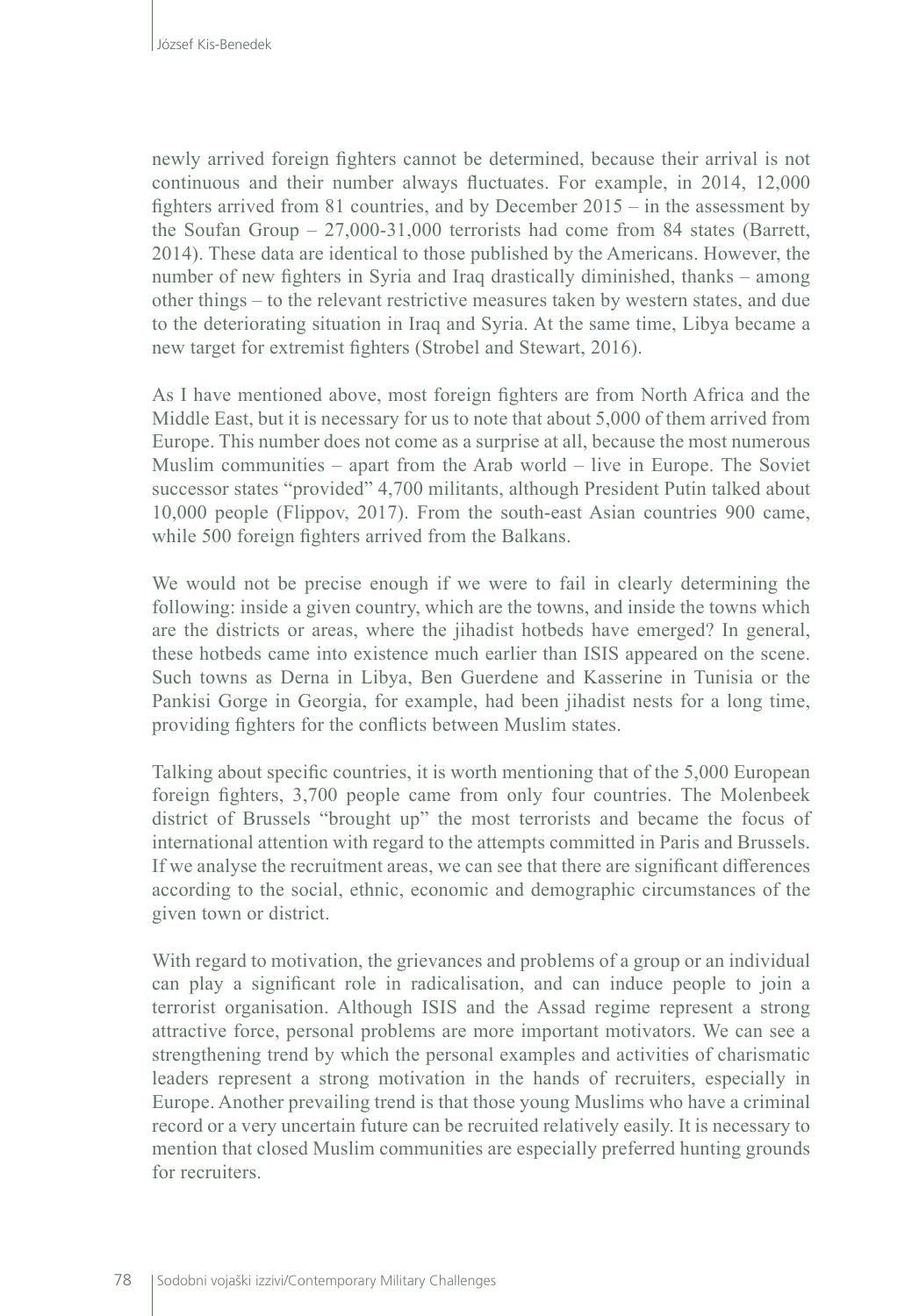# **2 COUNTRIES MOST HIT BY RADICALISM**

In this section, I will try to analyse those countries and areas inside countries that have a great impact on radicalisation.

### **2.1 Tunisia**

It was Tunisia that "sent" the most fighters to Iraq and Syria, and later also to Libya. The official figure is about 6,000, and non-official ones talk about 7,000 foreign fighters. If we consider that the country has 11 million inhabitants, it is rather surprising that from every thousand Tunisians, 55 people are followers of extremist organisations. Nearly 1,500 fighters went to the Libyan ISIS and al-Qaeda in Islam Maghreb and other radical groups (Packer, 2016). According to some estimates, half the foreign fighters are Tunisian citizens.

At this time, the majority of the Arabs fighting in Afghanistan against the Soviets were Tunisians, so this problem is not a new one. It is not surprising either that the "mother country" of the Tunisian Combat Group is Afghanistan. During the Balkan War, Tunisian jihadists also fought in Bosnia against the Serbs. The Tunisian ex-President Ben Ali took very serious measures against the radicals. However, this only served to strengthen radicalism. At the beginning of the Arab revolution, many extremists escaped from prisons, increasing the number of radicals. Among the reasons for radicalisation, it is worth mentioning marginalisation, partially due to decentralisation. After the revolution, intensive political activity took place even outside the capital, which had not been the case before. Among the main reasons for radicalisation were social exclusion and discrimination, rather than economic hardship. Compared to fighters deriving from other countries, a relatively large number of the Tunisian fighters were highly educated and graduated from higher schools. This played a significant role in choosing the ISIS leadership from among Tunisian extremists. In the light of this, this author thinks that the view of the famous French Professor Olivier Roy, who pointed out in several studies that European radicalism does not derive from Salafism or the Islamic Revolution, or from the anger of Muslims against imperialism, but from the generational, political and cultural marginalisation of youth, is quite understandable. These young men are fascinated by violence, and it is their disappointment about their future and the denial of the way of life represented by their parents that leads them to take another course, different from traditional Islam (Roy, 2015). By contrast, another famous French Islam researcher, Gilles Kepel, asserts that jihadism can be understood only if we start from Islam. Jihadist terrorism starts from the Salafist standpoint, whose roots can be found in the Middle East, and it was this that led to schism (Daumas, 2016). Both views can be accepted, because they are not mutually exclusive, and this can be demonstrated in several fields. In this connection, we cannot ignore the fact that in Europe the period of radicalisation has become ever shorter.

It is important to note that Tunisian foreign fighters originate not from Tunisia as a whole, but from certain "contaminated" territories within the country. Such a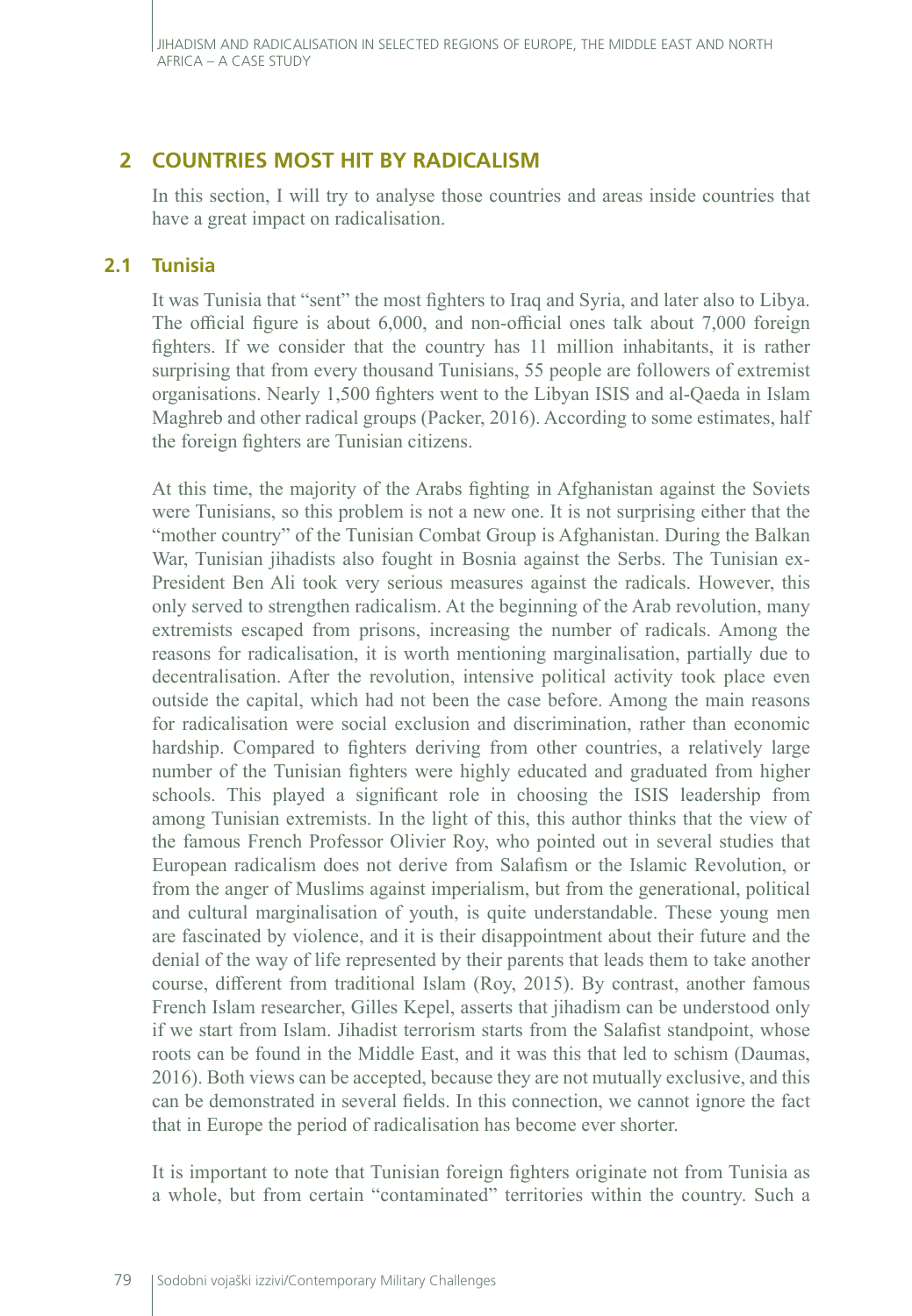territory is the town of Ben Guardane, for example, situated close to the Libyan border, which has for years been a centre for smuggling bands and illegal arms dealers. At the same time, it seems to be the largest recruitment place for foreign fighters. All of the perpetrators of Tunisian terrorist attempts (Bardo Museum, Sousse Resort) lived in this town. If we examine the concrete causes, we can see that Ben Guardane is found in the southern part of Tunisia, far from the northern tourist destinations; its development is extremely neglected by the government; it is characterised by poverty and unemployment; and its citizens are practically isolated from Tunisian society.

Another jihadist spot in Tunisia is Kasserine, situated alongside the Algerian border. The proximity of the border allows the jihadists to maintain close contact with their Algerian partners, and the Kabylia mountain area offers excellent possibility for concealment. The Tunisian hotbed is not a new one, because Tunisians actively participated in the Afghan War in the 1980s. Today the main targets for recruitment are young men, who are generally unemployed; in addition, the recruiting activists have no difficulty in penetrating into the young Muslim community.

The third known hotbed is Bizerte, which can be found in the northern part of the country. Of the ISIS foreign fighters, about 11% are from Bizerte (TSG IntelBrief, 2015). The inner core of radical groups consists primarily of those extremists who spent time in prison before the 2011 revolution and later escaped to participate in the revolution.

#### **2.2 Libya**

Due to the lack of an efficiently working government, it is very difficult to determine the number of fighters who travelled to Syria and Iraq. According to some estimates, this number is about 600, but we must take into consideration the fact that Libya not only "sends", but also "receives" extremist fighters. The ISIS Libyan centre has been established in the town of Sirte, which was the mother town of Qaddafi and the seat of his tribe (TSG IntelBrief, 2016). ISIS has integrated into its ranks many soldiers of Qaddafi, similarly to Iraq, which "enlisted" Baath Party members.

Libya's modern history has been determined by tribal relations, nationalism and the possession of oil. If there was any change in the area of religion, it happened in secrecy. From a religious standpoint, Libya has always been rather homogeneous, with a strong Sunni denomination. With regard to tribal relations, today it is necessary for us to judge them critically, because the Libyan tribe is no longer an old, traditional social structure, but rather a unity of social organisations. Religious radicalism appeared after the removal of Qaddafi, because this kind of radicalism had been persecuted by the dictator. This can explain the fact that the radical religious groups had previously pursued their activity mainly outside Libya. The relationship between the local inhabitants and ISIS was very contradictory. Most of them did not support the ISIS fighters, because they see in them the return of Qaddafi's soldiers.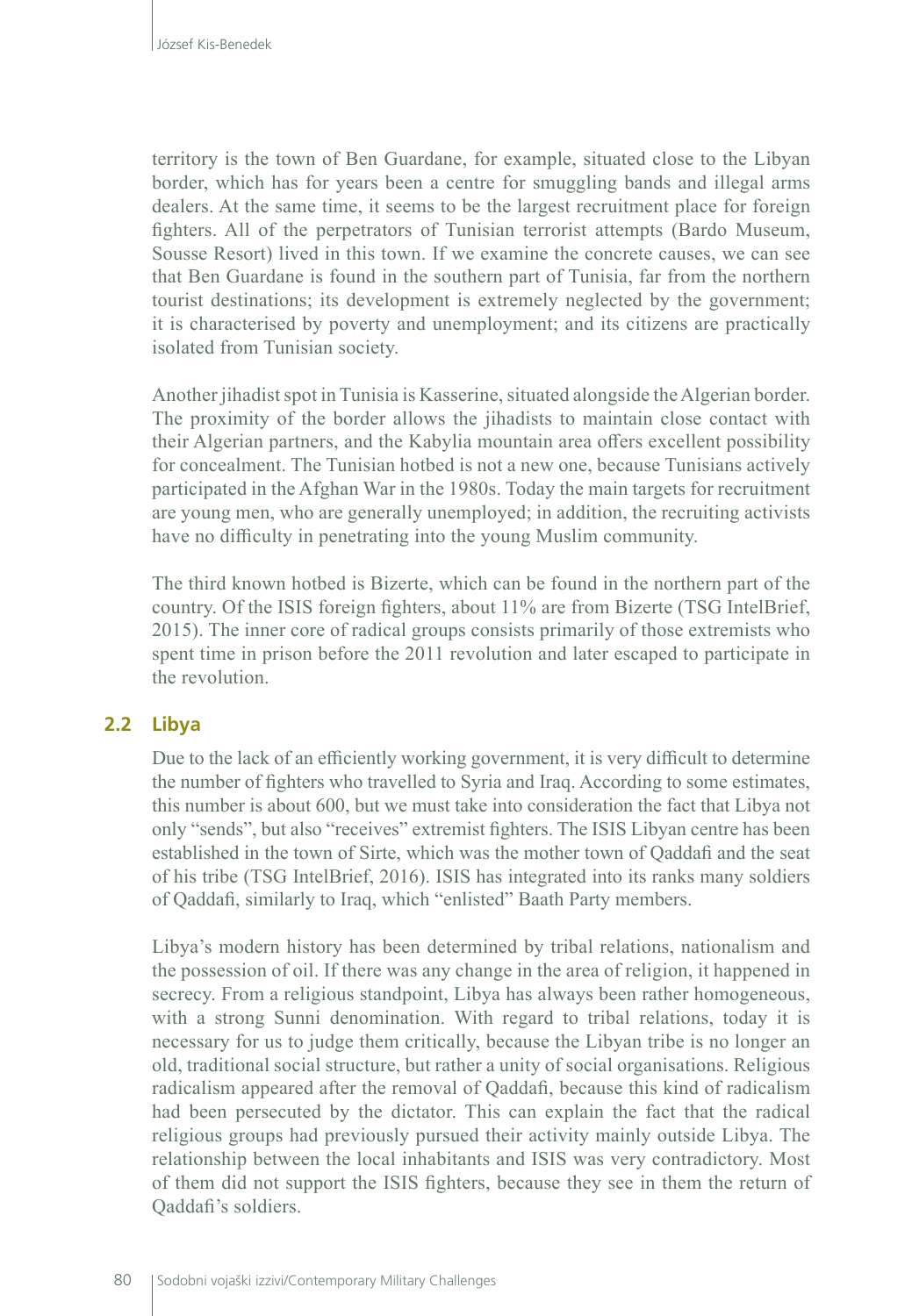ISIS obtained a foothold first in 2014 in Derna, from where the foreign fighters mainly came. The town's extremists had a certain role in the Afghan and the Iraqi wars as well. When experts analysed al-Qaida's Iraqi activity, it turned out that most of the suicide bombers came from Libya, specifically from Derna. The radicalisation of this town's extremists was also due to the fact that Qaddafi rigorously prohibited the activity of Islam extremists in the 1980s and 90s.

## **2.3 Egypt**

According to the Egyptian government, 600 citizens joined ISIS, but foreign sources talk of 1,000 men. After the removal of President Mubarak, Islamist groups continuously posed a serious threat to the country's security. The best known Islamist group is Ansar Bajt al Makdis in the Sinai Peninsula. The core of this organisation consists of Bedouin tribes, which have been engaging in smuggling for years. Their leader, Abu Osama al Masri, took an oath of loyalty to Abu Bakr al Bagdadi, the leader of ISIS. The motive for recruitment is, in this case, strong dissatisfaction with the government's policy. The inhabitants of the Sinai Peninsula have not received any government support for developing their economy and infrastructure. The Sinai organisation of ISIS, the Wilayat Sinai, carried out many terrorist attacks against police stations and military checkpoints (between 2015 and 2018). The largest attacks against soldiers and policemen took place in July 2015, when the terrorists killed a total of 70 Egyptian soldiers, policemen and health workers arriving at the scene. The deadliest attack took place in November 2017, when more than 305 people were killed after the perpetrators detonated bombs and opened fire in a crowded mosque in the Sinai Peninsula (Dahir, 2017). The Egyptian authorities are unlikely to be capable of completely eliminating the terrorist organisation, which seems to be still strengthening today.

The basis of the radicalisation here is the hostile relationship between the Bedouins and the Egyptian government, which considers them collaborators with Israel, qualifying them as "the fifth column". Many Bedouins do not have citizenship and thus do not do military service. The fact that the government practically neglected them and did not give them economic or financial support has created and strengthened the black economy and market, including the human, drug and illegal arms trades. The Bedouin radicalisation has been promoted by the recruitment activity of extremists arriving from the Gaza Strip. First, they recruited Bedouin fighters, and later involved them in the leadership of some militant groups or inserted some of them into Egyptian security organisations. In this way they were able of conducting successful terrorist attacks. This success was also due to the fact that many members of the Sinai terrorist groups had gained experience in Afghanistan, Bosnia and Syria, although a great number of fighters also arrived from Libya.

After the removal of President Morsi in 2013, a new "chapter" began in the life of radical organisations. They judged the removal of Morsi completely illegal; thus they considered their activities to be justified and legitimate. Although the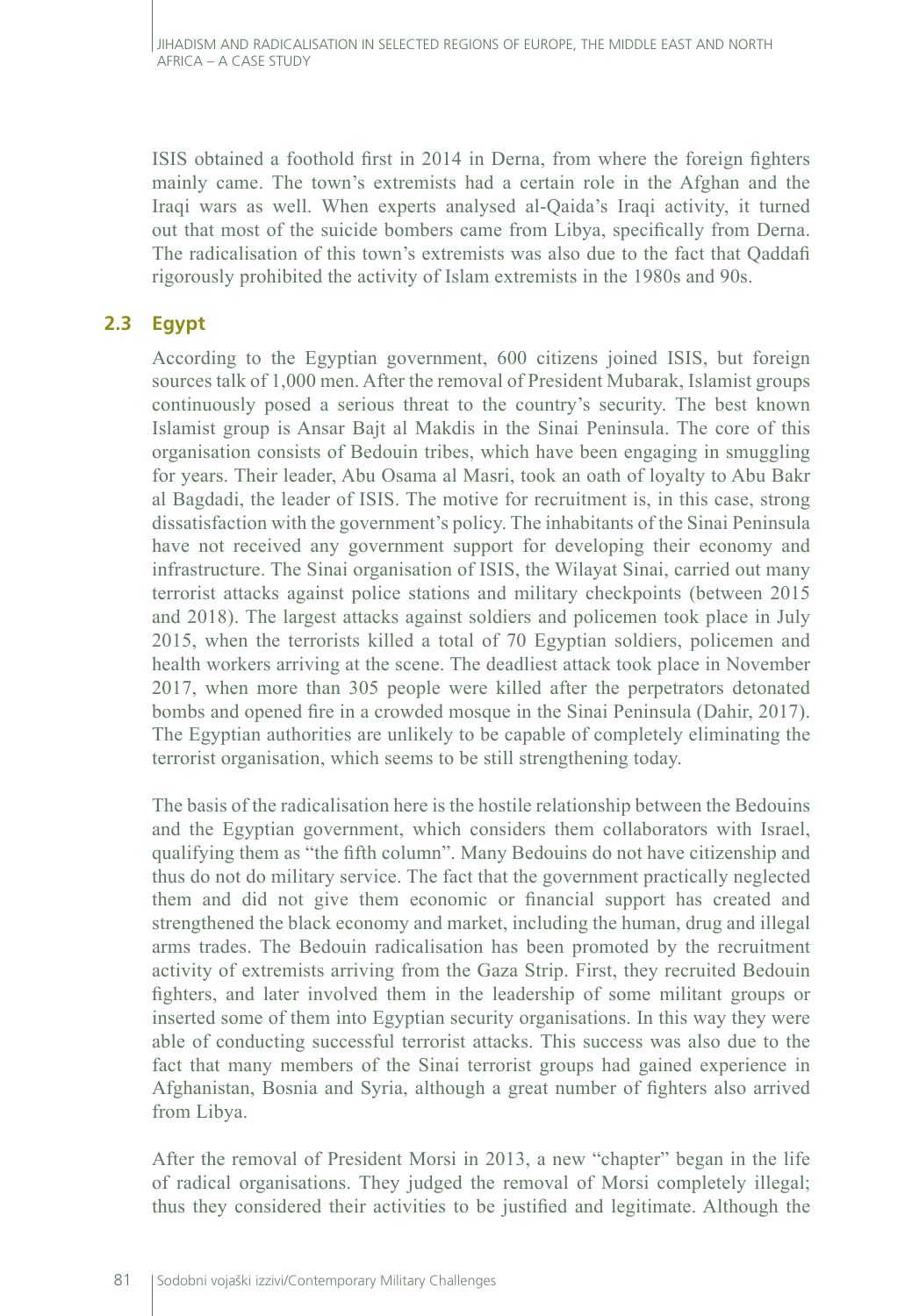two big terrorist organisations (Ansar Bayt al-Makdis and the Wilayat Sinai), had some internal conflicts, they continued to strengthen their ranks. Today we can confidently state that the Wilayat Sinai constitutes part of ISIS's global strategy and can even become its successor organisation. It is true that Egypt and Israel do make efforts to develop their anti-terrorist cooperation; however, this cannot be considered to be really effective at all.

#### **2.4 The Caucasus and the former Soviet Republics**

North Caucasus has always been a citadel of Islam extremists, and since the beginning of the Syrian civil war, it has been serving as a recruitment place. Political Islam and nationalist feelings triggered two wars in Chechnya against Russia, so Chechnya represented a strong attractive force for foreign fighters. Local differences also gave an impulse to radicalisation. In 2007, jihadists established the Islamic Caucasus Emirate with the aim of creating an independent emirate against Russia and its supporters (Stanford University, 2014). It was this emirate that sent many fighters to Syria and Iraq or to the Caucasus Wilayat. This region has been a militant territory for a long time. In North-Eastern Georgia, the Pankisi Gorge also constitutes a hotbed for radical Islamic organisations. During the Chechen War, it served as a base for jihadis to start from to support the war.

In North Caucasus, it is Dagestan that is the most problematic of the former Soviet republics. Dagestan has been "inflicted" by different clan systems, religious hostilities, crimes and Islam radicalism. At the beginning it was Sufita Islam that prevailed, but in the wake of the dissolution of the Soviet Union, the Salafists gained ground. In 1999, the Russian armed forces prevented the establishment of a Dagestan Islamic Republic, but the extremists have not yet given up on setting up an emirate. We can confirm that the decisive action of the Russian armed forces has curbed the radical endeavours, which was demonstrated by the killing of the two significant leaders of the emirates (Abu Mukhamad and Abu Usman). At the same time, we must not forget that the Caucasus Islamic State has made an oath of loyalty to ISIS.

In the Pankisi Gorge of Dagestan, the existence of Islam radical organisations is in close connection with ISIS's activities in Iraq and Syria. The future of ISIS will have a significant impact on the activity of radical forces in North Caucasus.

Since the assassination of the Russian Ambassador accredited to Ankara, the Russian authorities have been intensifying their control over the Caucasian and Central-Asian Islam communities, and their imams. Turkey plays a key role in transit traffic; therefore – among others – we cannot expect Russian-Turkish relations to tangibly deteriorate. As in the case of Europe, foreign fighters make efforts to return to Russia, but the Russian law enforcement forces are doing their best to prevent the extremists from "infecting" the country once again.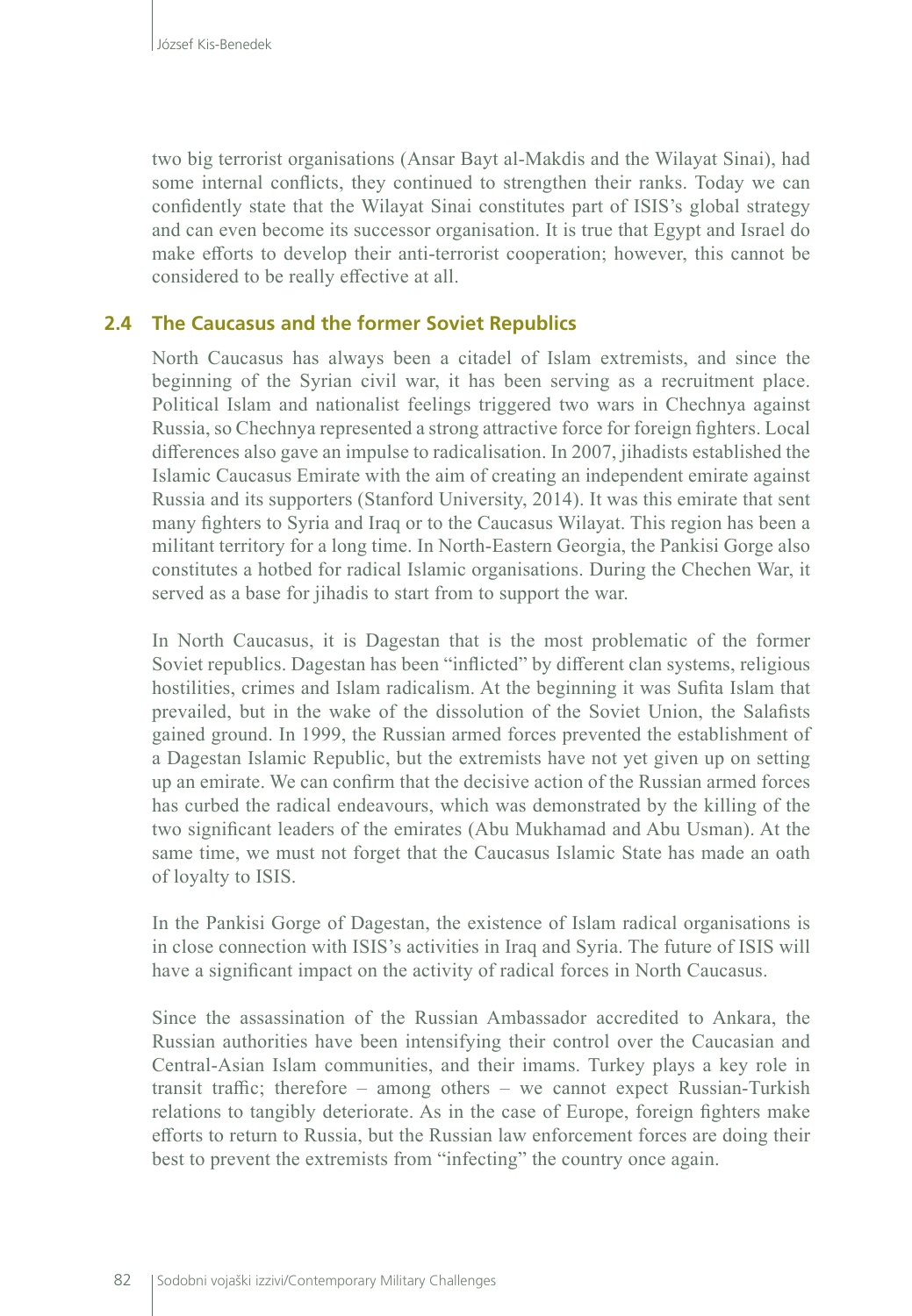## **2.5 Belgium**

All of the Belgian foreign fighters who joined ISIS were from Brussels (Higgings and De Freytas-Tamura, 2016). The majority of them were born in the Molenbeek district or spent a long time there. This district is characterised by poverty, migrants and unemployment, which is the highest in Belgium. The capital has many Muslim inhabitants, but their number is quite different in the various districts. The migrants arrived primarily from North African and Middle East countries.

When talking about Brussels, we must not think of the capital in a narrow sense. The city of Brussels consists of 19 districts; it is the most densely inhabited territory of Belgium, directed by 19 mayors and town councils. Brussels is practically a capital-region, which has two parts (as does the whole country): Flanders – with its own language – and French Wallonia. The Brussels region has its own administrative system, with a chaotic network of several institutions, primarily owing to the different languages. If we want to draw a clear picture of Islamic radicalisation in the capital, we must take into consideration this chaotic situation, which can be attributed – among other things – to the fact that the security services cannot cooperate smoothly with the local town councils, because they are also subordinated to the local authorities. In addition, the residences of potential foreign fighters are in different districts and inside different Muslim communities. Most of them live in the old, former industrial, impoverished, mainly Muslim-populated north-western areas.

As in France, the integration level of Muslims is very low. In effect, the Muslims from Molenbeek have only a very small chance of working their way out of their situation. Young Muslims are very often coping with an identity crisis. These circumstances make the youth really attractive to the charismatic recruiters. Among the Molenbeek recruiters, Khalid Zerkani ("Papa Noel"), who guided the largest recruitment network, was well-known throughout Europe. He is of Moroccan nationality; he arrived in Brussels in 2002 and first of all made an intensive research among the young Muslims with a criminal record. He had an easy job, as he looked for those young men who could not insert themselves into society, and he was able to convince them that what they did or committed (even their criminal acts) were morally right and in harmony with Islamic ideology, because they had done something against the infidel Belgians. The money gained from smaller crimes was used to buy air tickets. Of the 300 recruited Belgian Muslims, at least 45 belonged to Zerkani's recruiting network (Van-Ostaeyen, 2016). However, the number of his group was probably higher and considerably more dangerous than officially reported. It is enough if I mention only one of its members, Abdelhamid Abaaoud, a co-organiser of the 2015 Parisian and the 2016 Brussels terrorist attacks. Salah Abdeslam and Najim Laachraoui, who are believed to have produced the bombs for the attack on Brussels airport, also belonged to this group. Zerkani was finally arrested by the Belgian authorities for his recruiting and radical activities. During the ensuing investigations it turned out that of the suspected terrorists, at least 14 people were from the Molenbeek-cell, 11 of them had Moroccan origin, and all had a criminal record.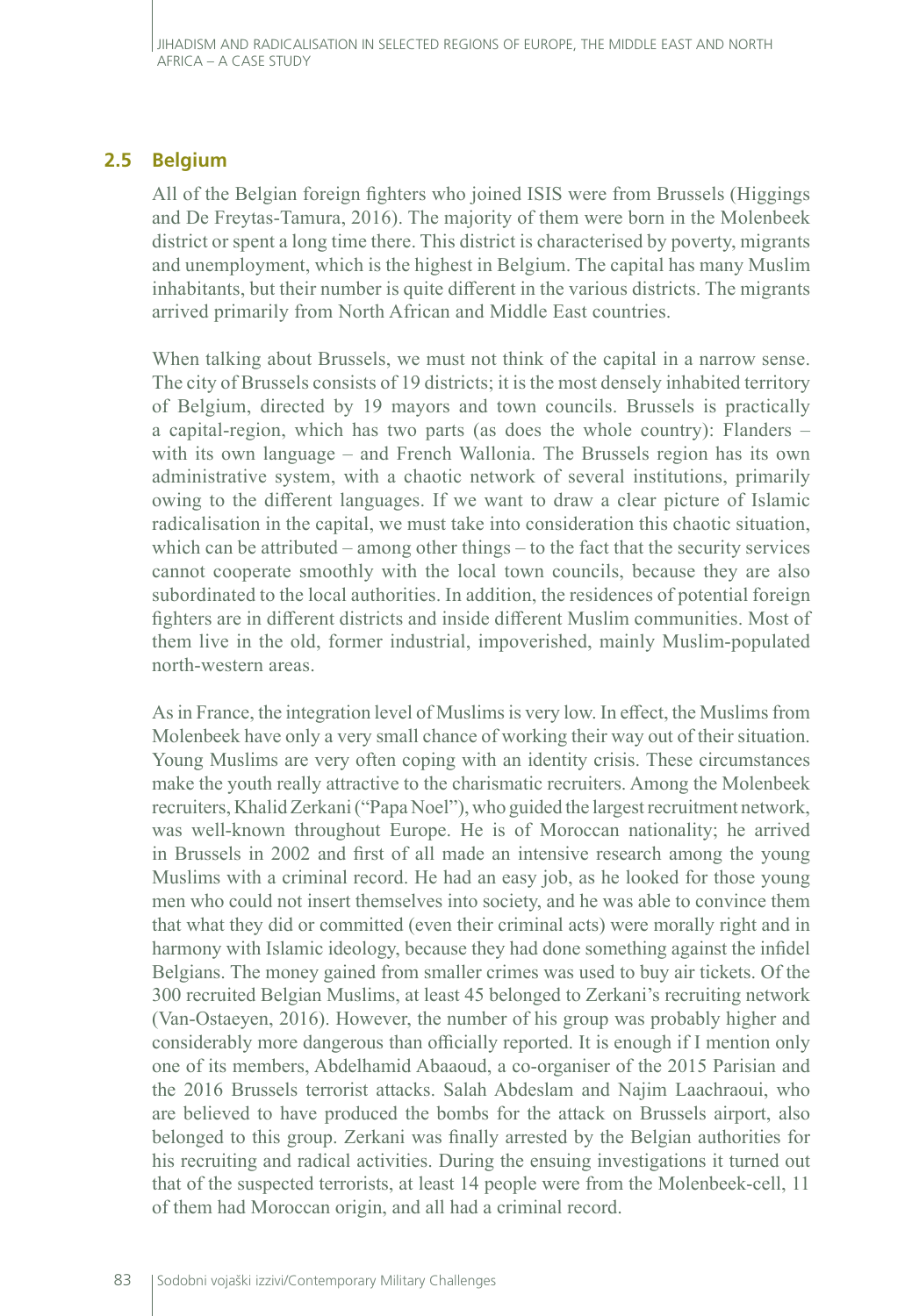It is important to note that the terrorists are very often friends or personally know each other. The make-up of the Belgian cell showed that terrorist groups employ people who know each other, rather than outsiders.

Belgian Muslim fighters arrived at the operational area from the whole country, but most of them came from the Islamic communities concentrated along the Brussels-Antwerp axis. Besides this concentrated area, there are also other "contaminated" territories; the largest is the region of Liège-Verviers. Liège is the fifth largest town in Belgium; if we consider the number of its Muslim inhabitants, it is among the 10 largest towns. From our topic's standpoint, Charleroi, Genk, Namur and Ghent (and their surrounding areas) are also important places. This information indicates that it would be a mistake to concentrate our attention only on Brussels and its Molenbeek district.

When examining the Brussels-Antwerp axis, we must not ignore the fact that it was in this area that the neo-Salafist group of Belgium, Shariah4Belgium, was established. We must also take into consideration that this group was formed from the British al-Muhajiroun and Islam4UK movements; the well-known missionaries Omar Bakri Muhammad and Anjem Choudary participated in the setting up of these movements (see later in the British section). These organisations were created to make the rights of Muslims acknowledged, and to convert non-religious Muslims. They called on Muslims to demonstrate rebellious behaviour against the ban on headscarves, through which the organisations obtained many Muslim sympathisers.

Sharia4Belgium – in addition to its British sponsors – has built up close relations with like-minded foreign organisations, e.g. with Millatu Ibrahim in Germany, Forcane Alizza in France, and Sharia4Holland. When these organisations established their international relations, the authorities evaluated them as a kind of rebel group, rather than as a security risk. Later on, when these organisations took "too decisive" steps, the Belgian authorities arrested their leader, Fouad Belkacem, which, however, resulted in an irreversible radicalisation of their followers. When legal, open activity of the organisations was banned, the Syrian crisis offered them new opportunities for their activities, and many Islamists began travelling to Syria as foreign fighters. Sharia4Belgium sent 80 warriors to Syria. A court decision put the group on the list of terrorist organisations (Torfs, 2015).

Without going into detail, I would like to emphasise that – from the standpoint of the spread of Muslim extremism – the Belgian regions can be divided into sub-regions and towns. Alongside the already mentioned Brussels-Antwerp axis, within Mechelen and Vilvoord there are at least 13 active groups. However it is a special feature of this territory that no foreign fighters went from here to Syria (Eriksson, 2016).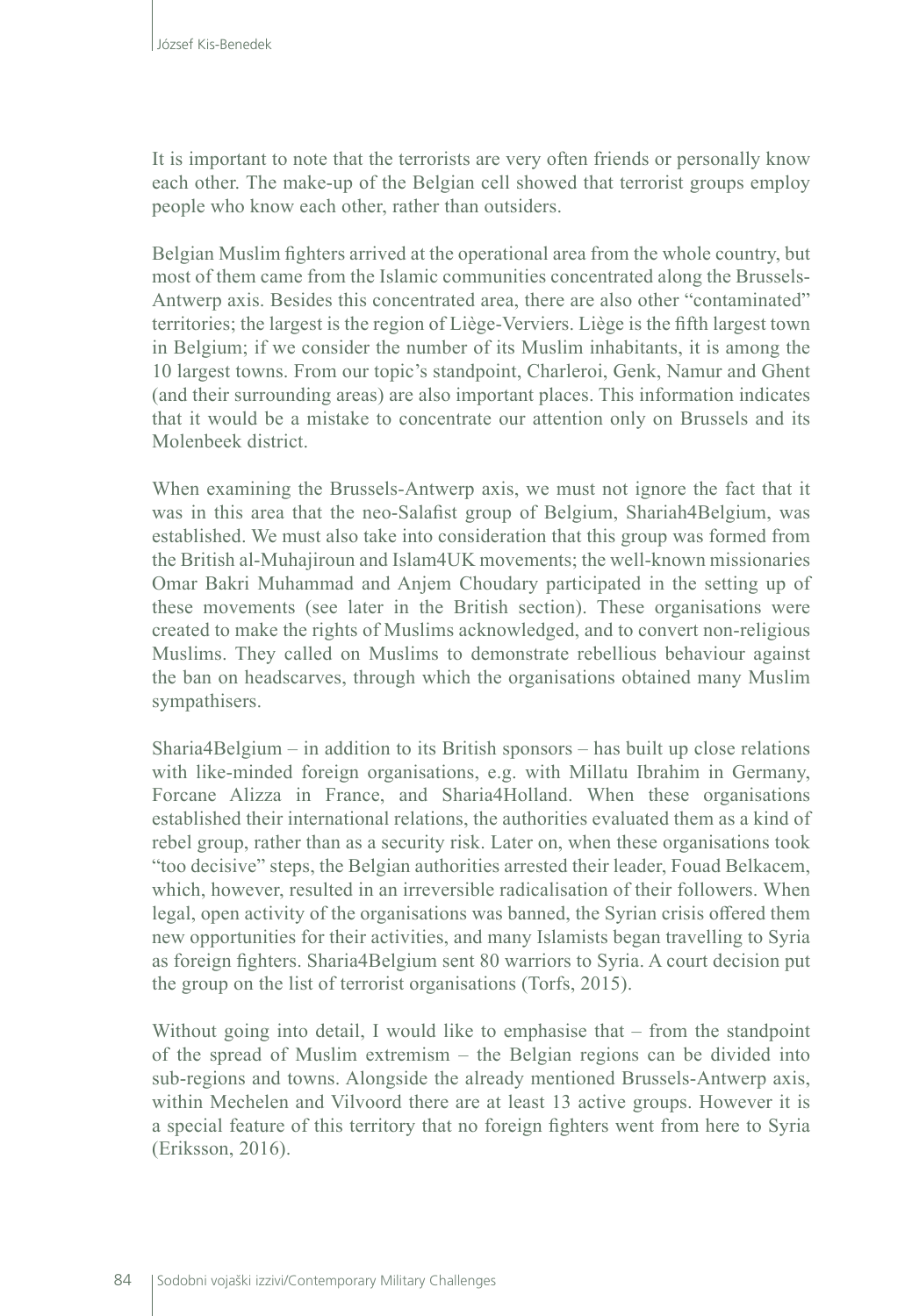We must be very cautious when evaluating the assumption which decidedly asserts that radical extremists come from among poor people. By contrast, there are terrorists who do not conform to this assertion. For example, if we analyse the case of Abdelhamid Abaaoud, who participated in the Paris attempt, and who was the grandson of a Moroccan migrant arriving in Belgium as a miner, we can see that his father established a successful, profitable textile business and sent his oldest son to an elite school to enable him to take over the direction of the textile shop later (Van Vlierden, 2015). In pursuing the house search, the police realised that this terrorist lived under very good financial circumstances in his villa, which even had a swimming pool. This also supports my view that we cannot treat everything alike, and that generalisation is a big mistake.

The European data show that 90% of foreign fighters come from larger towns and their surrounding areas (Van Ginkel and Entenmann, 2016). However, with regard to Liège and its vicinity, the case is different. It is rather the "traditions" that have a dominant role there, given the fact that this area had the biggest lignite quarry, which in the 1960s attracted many Moroccan and Turkish migrant workers; this accounts for the large Muslim community.

## **2.6 France**

France has at least 100 neighbourhoods as bad as Belgium's jihadi hotspot of Molenbeek (MailOnline 2016). The biggest hotspot for jihadis is the French Riviera, where some immigrants try to replace French law with their own Islamic rules. Dozens of people have left from Nice to join the Islamic State. The population of immigrants is growing; many of them are from the second or third generation from the Muslim countries of North Africa, and there is rising concern that they refuse to assimilate. Many people in France believe that the real reason Nice has become a jihadist hotspot is because it is a symbol of decadent and fun-loving western lifestyles.

During the investigations after the terror attacks in Belgium and in France, it came to light that networks uncovered in Belgium interacted and cooperated with their counterparts in other European countries such as France, the Netherlands and the UK, as well as with terrorist groups located in conflict zones such as Afghanistan, Pakistan, Syria and Yemen (Nesser, 2015).

According to French intelligence services, 690 French nationals are currently (November 2017) fighting in Iraq and Syria. Of these, 295 are women. Around 28 French jihadist fighters are minors under the age of 15. An estimated 400 children have either been born into French jihadist families in Iraq and Syria, or have been brought to these countries by their parents. A total of 398 French nationals have so far returned from the jihadist hotspots, and all of them have been placed under formal investigation. Of these, 260 are currently in pre-trial detention, and 138 are under judicial supervision, meaning they must regularly report to the authorities (Molins, 2017).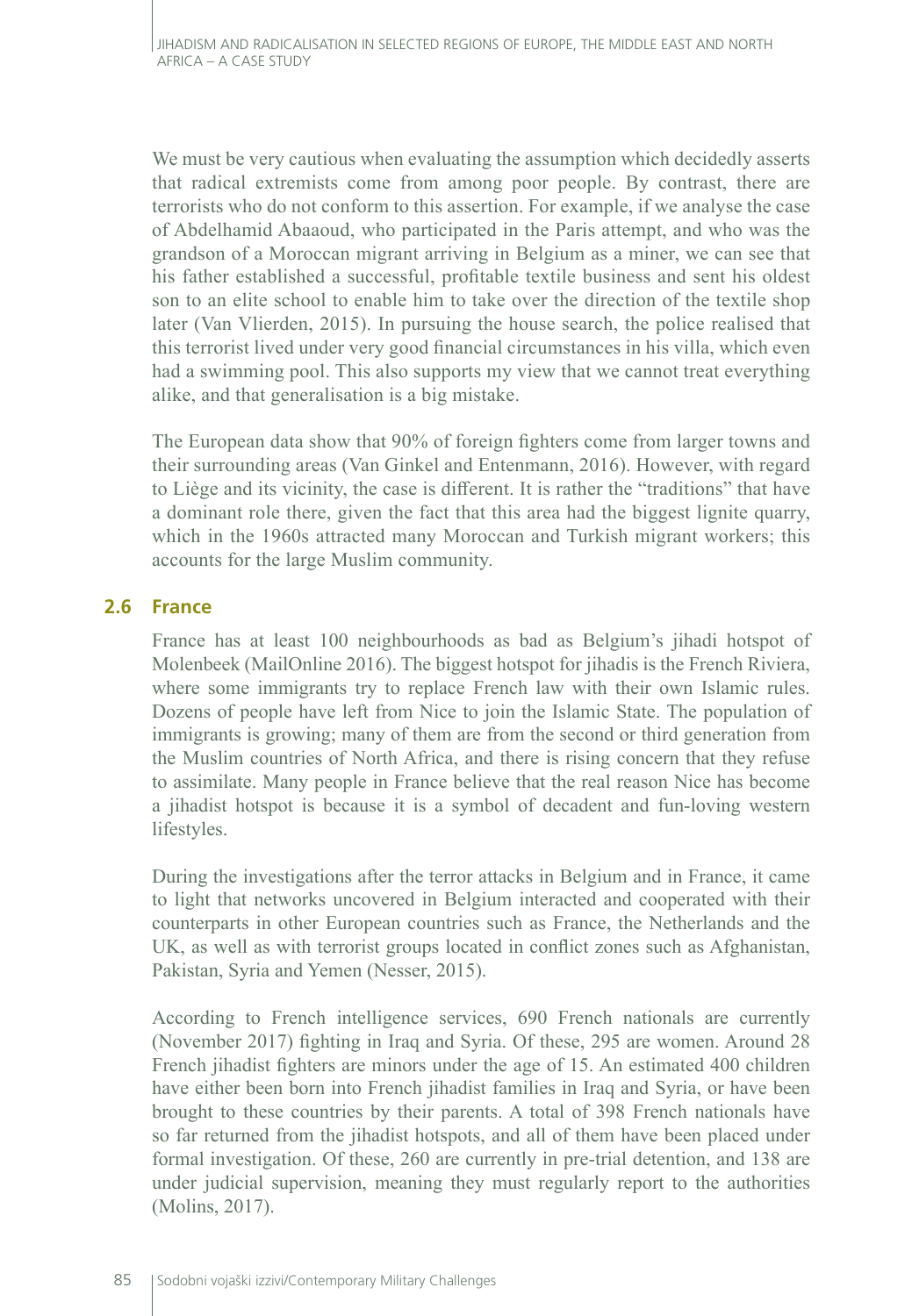#### **2.7 Great Britain**

European jihadist ideology first arrived in Great Britain even before 9/11. Osama bin Laden and his deputies operated numerous organisations in Europe in order to recruit followers and raise funds for terrorist groups. The European migration laws framed in the 1990s made it possible for imams persecuted in their own countries to come to Europe (Stewart, 2016). Great Britain was in the vanguard of this process. By this mistaken step, the British brought many radical imams to Europe, but later they tried to get rid of them by framing new laws and regulations, including immediate expulsions. One such prominent radical figure was (before 9/11) the Egyptian Abu Hamza al-Masri, who moved in London in 1979 as an Afghan jihadist leader. He came to London after his Afghan activity and became the imam of the largest mosque, which was situated in Finsbury Park. This mosque created a relationship between al-Qaida and the people recruited in London. Another charismatic leader was Omar Bakri Muhammad, who came from Syria in 1980 and immediately received asylum in England (Griffin, 2014). Today, such mistakes are hard to believe, but at that time the British authorities were naive enough to grant political asylum to nearly everybody who was supposed to be persecuted in their own country. Bakri had a "pupil", Anjem Choudary, who by 2015 had become the most influential ISIS recruiter, and had a significant role in sending 750 British fighters to Iraq and Syria (Anthony, 2014). He was a permanent "actor" in the public media, thus obtaining great popularity among young Muslims.

Similarly to other European states, Great Britain has been facing a serious security risk: the return of ISIS foreign fighters. At the beginning, despite the activity of radical imams, the ultraconservative radical school did not spread in England. That was the case until 1988, when Salmon Rushdie published his book "Diabolic Poems". The government of Margaret Thatcher – despite the requests of moderate Muslims – did not ban the book, referring to freedom of speech. This encouraged the radicals, who began propagating the idea that the British and the despot Asian Muslims were enemies of Islam and had formed an alliance against Islam. They harshly criticised the British government for its attitude during the Gulf War and for its failure to send troops – during the Balkan war – to Bosnia in defence of Bosnian Muslims. They also condemned the British policy pursued in the wake of 9/11, especially the counter-terrorist cooperation of Great Britain with the USA.

Between 2000 and 2015, the British government adopted numerous resolutions on the fight against terrorism. It extended the police's sphere of action and made it a punishable offence even to have documents that seemed to pose a threat to security in one's possession. The Muslim community interpreted these anti-terrorist measures as intended to ostracise and marginalise Muslims, and violate their religious rights. Many Muslims in England are now susceptible to ISIS ideas, not only in London, but also, and especially, in Birmingham and Bradford. British Muslims are from many countries, so their organisations are very heterogeneous. For this reason ISIS concentrates on "the common denominator" – the dissatisfaction of Muslim youth – during its recruitment campaigns.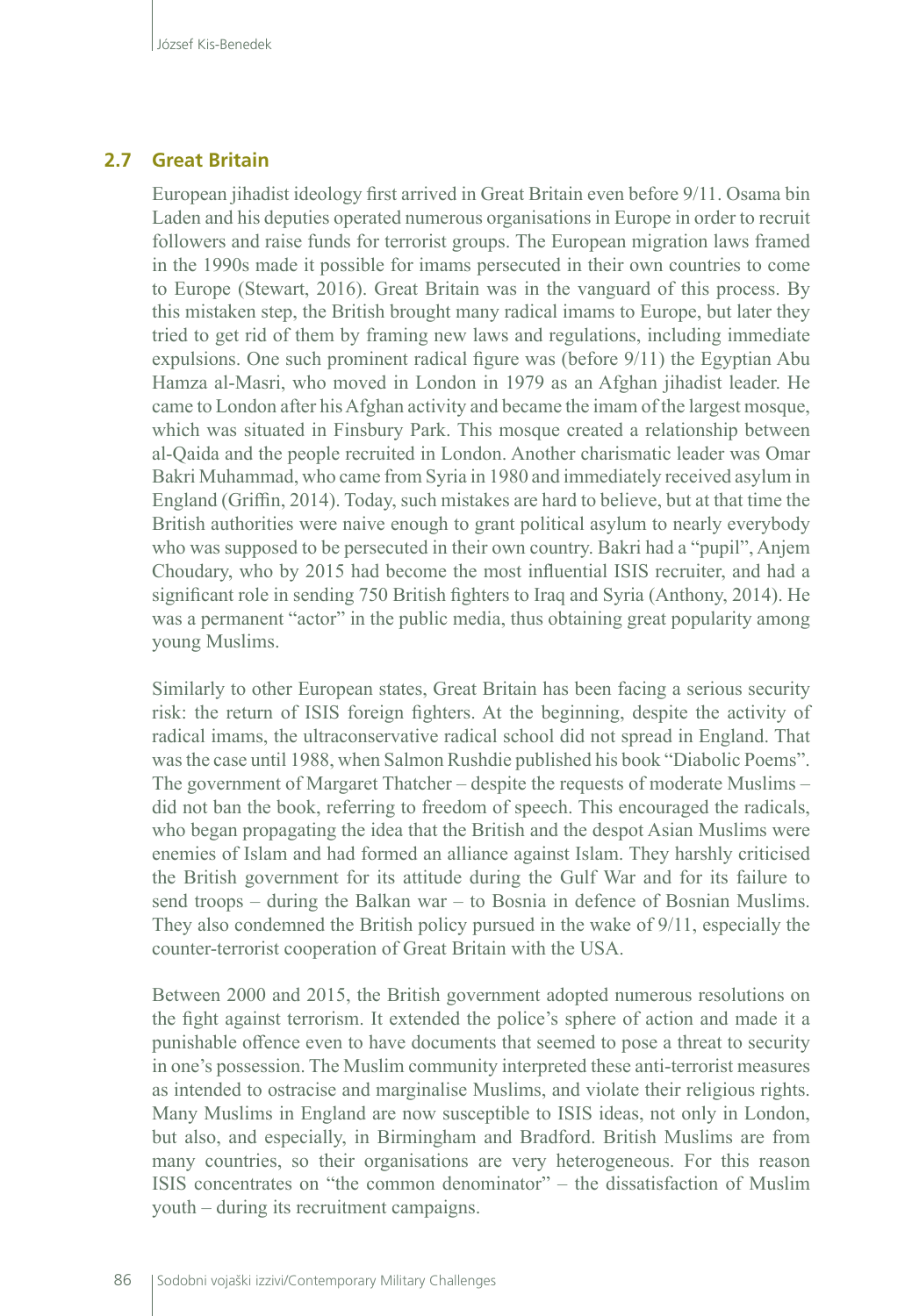Radicalisation in Great Britain, based mainly on grievances, is the result of a long historic process and has today been influenced to a great extent by the activities of ISIS, the wars and conflicts in the Muslim world, and the foreign fighters who are returning to the country. We can certainly state that the British government programmes designed to tackle radicalisation and terrorism have not yet produced the expected results.

## **2.8 The Western Balkans**

The Western Balkans has been considered the home of Islamic extremists for a long time, and it is not accidental that 330 of the 850 people who travelled to the operational areas from the region were Bosnians. Just as in Chechnya, Bosnia constituted a concentration area for foreign fighters, and they arrived in Bosnia, just like Chechnya, to participate in the war on the side of their Muslim brothers. It is only natural that the fighters brought along with them the Salafist ideology. However, in 2010-2011, security forces began expelling the jihadist groups from the capital, which caused the extremists to withdraw to the small northern settlements, where they enjoyed popular support. The withdrawn and somewhat dispirited and dispersed Muslims were encouraged and driven together by the imam Husein "Bilal" Bosnić, who later claimed for himself even the role of supervising the practice of Muslim religious rights in Bosnia. With the emergence of ISIS, Bosnia has increasingly become a recruiting base. The principal motivations were the high level of unemployment, and the fact that the young people had no promising perspective at all. Bosnić was arrested in 2014 and sentenced in 2015 to seven years' imprisonment for having disseminated jihadist ideas. Nevertheless, the relationship between the Bosnian jihadists and ISIS has remained effectively active, and the country continues to be a transit place for foreign fighters.

Some researchers do not agree with the opinion that there are jihadist hotbeds in the Western Balkans. According to Florian Qehaja, (Director of the Kosovar Centre for Security Studies), no jihadist hotbeds or conservative Islam nets are in existence in the Western Balkans today. Although there are some people supporting Islamist ideology in the north-eastern part of Bosnia and Herzegovina (BiH), south-eastern Kosovo, north-western Macedonia and south-western Serbia, there is no one place where the Islamists are concentrated. The followers of conservative Islam are present in different numbers in these places. Among those Muslims who practise their religion, three groups can be distinguished: the first group is unprejudiced (liberal – most Muslims belong to this group); the second is nonviolent conservative, and the third is violent conservative. The difference between these last two groups is only that one of them uses violence, while the other does not. In BiH, there are two conservative Islamist centres: Gornje Maoce and Osve. It is these two settlements that "sent" the most foreign fighters to Iraq. Similar settlements include Zenica-Doboj, Tuzla, Sarajevo and Una-Sana. The recruitment of fighters is pursued mainly on the internet.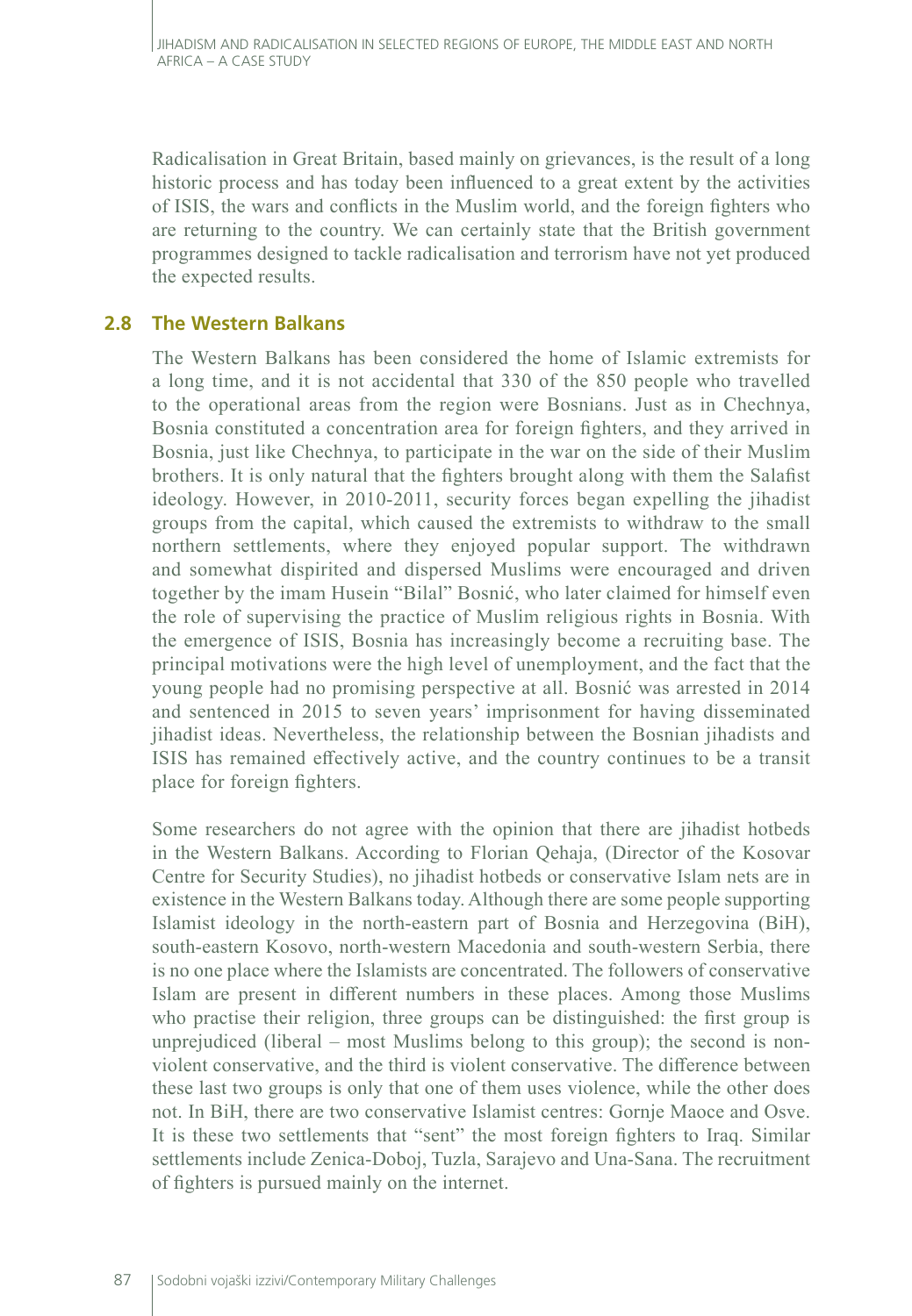The number of mosques in Skopje (Macedonia) is higher than experts had previously determined. From here, 146 people went to Syria to fight. It was difficult for the authorities to make a distinction between the Macedonian and the Kosovo Muslims, owing to their family and friendly relationships. In Kosovo, Macedonia and Serbia, moderate and radical citizens blend together intensively. With regard to the radicals, I just wish to mention the following important settlements: Kacanik (Kosovo), Pogradec (Albania), and Sijenica (Serbia). These are the places where the most atrocities happened, and from where the most fighters went to Syria and Iraq.

To sum up, we can state that the followers of conservative and extremist Islam endanger the secular system by labelling normal, moderate religious people as apostates. Many radical people are organised in small groups, in a heterogeneous environment, under the subordination of a radical imam. The rate of recruitment inside the conservative Muslim population is 10-30%, but it has not been shown yet that all of the recruited men really left for the operational area.

The main catalysts of radicalism are: poverty, unemployment, lack of opportunity, uncertain prospective, juvenile delinquency, drugs, political and economic marginalisation, and last but not least, the ideological impacts. All these can strengthen and overlap each other, can prevail differently in various environments, and can create fertile soil for radicalism. In order to efficiently face radicalism, it is necessary for us to identify and treat its roots and study its history, as well as its connections and internal elements, in accordance with the given, concrete environments where radicalism has appeared. Historical analyses can creatively contribute to clarifying its causes, and in this way, we can also see the differences between the radicalism witnessed in the 1960s and today. According to Olivier Roy, already mentioned above, we must disassociate ourselves from false or mistaken viewpoints. Such a false viewpoint is, for example, that young Muslims or the religion of Islam itself cannot be integrated into western society or even into the current, modern world system. It is a similarly mistaken standpoint inherited from the colonial era that we must exclude Muslims from western societies, but – at the same time – we cannot say either that the intervention of the West, for example in the Middle East, is the direct cause of jihadism. In reality, these are not the real causes of the violent, militant behaviour demonstrated by young Muslims in Europe (Roy, 2015). **Conclusion and recommendations**

> Today's jihadism is the third wave of jihadism, pursued by the second and third generations of western Muslim youth. It is about three closely linked events – effectively about a continuous stream. The first was the 2004 revolt in France, which resulted in a conflict between third generation Muslims and the French government. The second took place in 2005, provoked by the call of Abu Musab al Sui for a global Muslim resistance; while the third consisted of the communication and recruitment process on the internet and YouTube.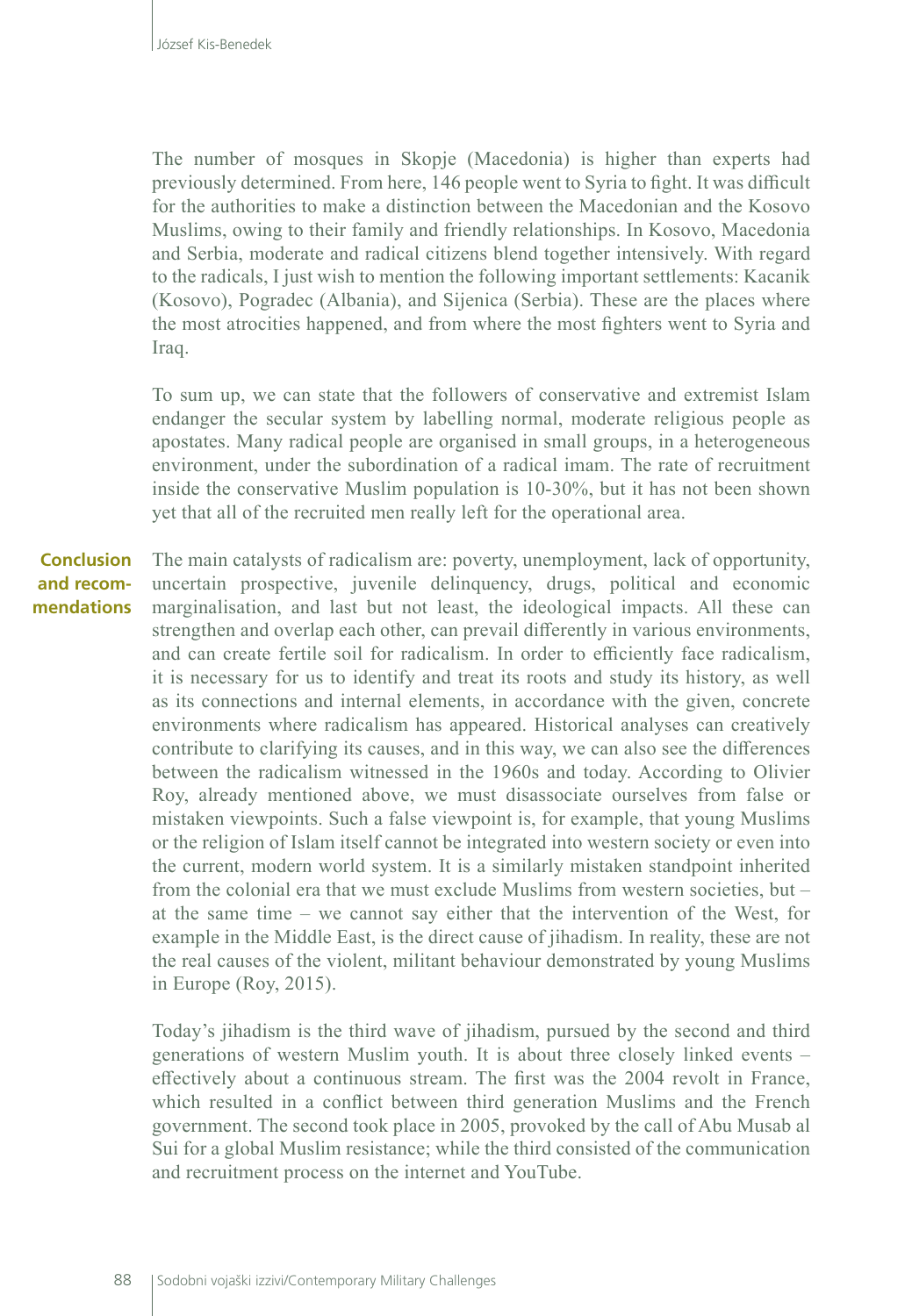The examples I have described show that, with regard to jihadist recruitment, there are differences between countries, regions and even towns or districts. We must collect concrete information on all of these if we want to elaborate counter-activity. We must identify, in each case and place, the specific grievances and complaints. These concrete facts may be more important than the general causes (e.g. unemployment, poverty or wrong governmental policy). I fully recognise and admit the significance of these general causes, but these in themselves do not necessarily lead to radicalisation. It is instrumental for the competent authorities to take into consideration the concrete factors, causes and grievances, because in this way they can become capable of initiating an effective "counter-recruitment" programme, making the work of Islamist recruiters much more difficult.

There are now (in 2018) at least 5,600 citizens or residents from 33 countries who have returned home. Added to the unknown numbers from other countries and to the so-called "home grown" terrorists, this represents a huge challenge for security and law enforcement entities (Barrett, R., 2017). In implementing this programme, the authorities must contact and continuously maintain relations with the Muslim social strata that are against radicalism. They must also permanently counterbalance the strong media propaganda pursued by ISIS.

Through the examples I have mentioned in this study, I have shown that the Islamist recruiters (e.g. in Molenbeek and the remote villages of Bosnia or even in Great Britain) are very popular, and they have purposefully built up a strong background network for their activities. They continuously rely on the already recruited Islamists. It is naturally very difficult for the authorities to penetrate the Islamic communities, generally divided into small closed groups, created on the basis of strong family and friend relationships. In sum, they must "attack" and deny exactly those arguments that are used by the recruiters.

It may be an important recommendation that in the fight against radicalism we must avoid any political marginalisation. The measures taken by the counter-terrorist, security or military organisations cannot be carried out at the expense of the political dimension (International Crisis Group 2016). Exaggerated military actions can trigger further radicalisation not only in the Middle East, but in Europe as well. The jihadist, radical hotbeds in the Middle East are the symptoms of current instability rather than its causes. The appearance of jihadist groups raises the need not only for security, but for a political solution as well.

I would also like to emphasise the importance of prevention in a general sense. We must prevent in some way the formation of such close communities in which foreign radicals can have a role.

Last but not least, we would need a well-functioning, comprehensive European counter-radicalisation strategy, which could also include a de-radicalisation programme.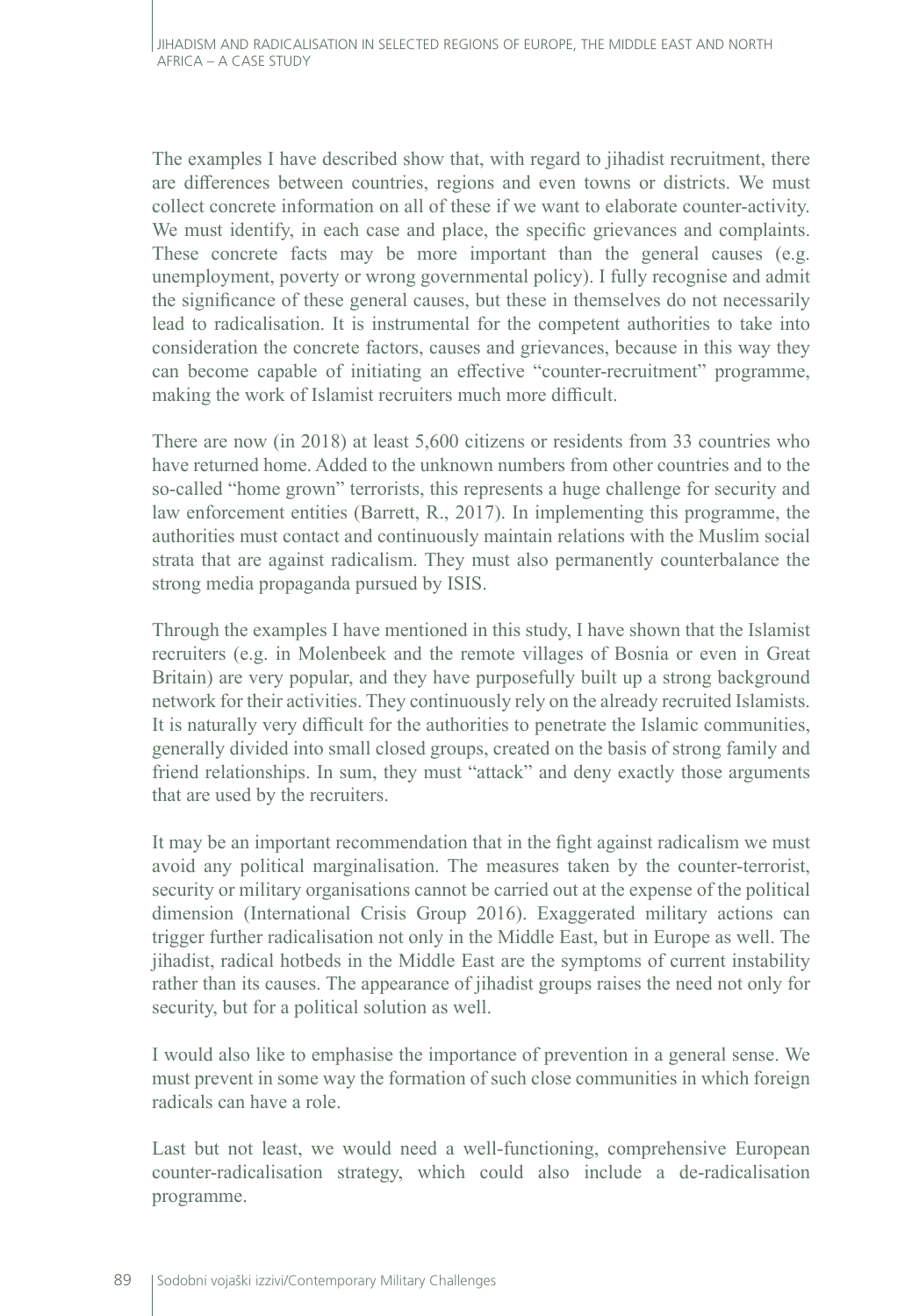#### **Bibliography**

- *1. Anthony, A., 2014. Anjem Choudary: the British extremist who backs the caliphate. The Guardian, 7 September 2014. Available on the internet: https://www.theguardian.com/ world/2014/sep/07/anjem-choudary-islamic-state-isis (last visited 02.01.2017)*
- *2. Barrett, R., 2014. Foreign Fighters in Syria. The Soufan Group, June 2, 2014. Available on the internet: http://soufangroup.com/foreign-fighters-in-syria/ (last visited 30.12.2016)*
- *3. Barrett, R., 2017. Beyond the caliphate: Foreign fighters and the threats of returnees. The Soufan Center, October 2017. Available on the internet: [http://thesoufancenter.org/](http://thesoufancenter.org/wp-content/uploads/2017/10/Beyond-the-Caliphate-Foreign-Fighters-and-the-Threat-of-Returnees-TSC-Report-October-2017.pdf) [wp-content/uploads/2017/10/Beyond-the-Caliphate-Foreign-Fighters-and-the-Threat-of-](http://thesoufancenter.org/wp-content/uploads/2017/10/Beyond-the-Caliphate-Foreign-Fighters-and-the-Threat-of-Returnees-TSC-Report-October-2017.pdf)[Returnees-TSC-Report-October-2017.pdf](http://thesoufancenter.org/wp-content/uploads/2017/10/Beyond-the-Caliphate-Foreign-Fighters-and-the-Threat-of-Returnees-TSC-Report-October-2017.pdf) (last visited 18.03.2018)*
- *4. Dahir, A. L., 2017. State neglect and poverty in Egypt's Sinai Peninsula led to nation's deadliest terror attack. Quartz Africa, November 25, 2017. Available on the internet: [https://qz.com/1138020/egypt-mosque-attack-isis-terrorists-suspected-in-sinai-peninsula](https://qz.com/1138020/egypt-mosque-attack-isis-terrorists-suspected-in-sinai-peninsula-as-egypt-fails-to-curb-insurgency/)[as-egypt-fails-to-curb-insurgency/](https://qz.com/1138020/egypt-mosque-attack-isis-terrorists-suspected-in-sinai-peninsula-as-egypt-fails-to-curb-insurgency/) (last visited 07.01.2018)*
- *5. Daumas, C., 2016. Gilles Kepel: "Il faut écouter les prêches du vendredi". Libération, 14 avril 2016. Available on the internet: http://www.liberation.fr/debats/2016/04/14/gilleskepel-il-faut-ecouterles-preches-du-vendredi\_1446225 (last visited 08.05.2016)*
- *6. Eriksson, A., 2016. Mechelen: the Belgian city with no foreign fighters. Euobserver, 26 April 2016. Available on the internet: https://euobserver.com/beyond-brussels/133185 (last visited 08.05.2016)*
- *7. Flippov, A., 2017. Putin: Nearly Half of 20,000 Foreign Fighters in Syria Hail From CIS. Sputnik, 12.04.2017. Available on the internet: [https://sputniknews.com/](https://sputniknews.com/middleeast/201704121052556932-putin-cis-syria-foreign-fighters/) [middleeast/201704121052556932-putin-cis-syria-foreign-fighters/](https://sputniknews.com/middleeast/201704121052556932-putin-cis-syria-foreign-fighters/) (last visited 18.03.2018)*
- *8. Griffin, A., 2014. Omar Bakri Muhammad: Islamist leader seeks return to UK, after being banned in wake of 7/7 praise. Independent, 29 June 2014. Available on the internet: http://www.independent.co.uk/news/uk/omar-bakri-muhammad-islamist-leaderseeks-return-to-uk-after-being-banned-in-wake-of-77-praise-9570963.html (last visited 02.01.2017)*
- *9. Hegghammer, T., 2010. The Rise of Muslim Foreign Fighters. Islam and the Globalization of Jihad. International Security, Vol. 35, No. 3 (Winter 2010/11), pp. 53-94. Available on the internet: http://www.mitpressjournals.org/doi/pdf/10.1162/ISEC\_a\_00023 (last visited 02.01.2017)*
- *10. Higgins, A. and De Freytas-Tamura, K., 2016. A Brussels Mentor Who Taught 'Gangster Islam' to the Young and Angry. New York Times, April 11, 2016. Available on the internet: https://www.nytimes.com/2016/04/12/world/europe/a-brussels-mentor-who-taughtgangster-islam-to-the-young-and-angry.html (last visited 02.01.2017)*
- *11. International Crisis Group, 2016. Exploiting Disorder: al-Qaeda and the Islamic State. 14 Mar 2016. Available on the internet: http://www.alnap.org/resource/22222 (last visited 06.01.2017)*
- *12. Robinson, Julian: France has at least 100 neighbourhoods as bad as Belgium's jihadi hotspot Molenbeek. MailOnline 28, March 2016. Available on the internet: [http://www.](http://www.dailymail.co.uk/news/article-3512181/France-100-neighbourhoods-bad-Belgium-s-jihadi-hotspot-Molenbeek-warns-minister-anti-terror-police-hunt-eight-suspects-run-Brussels-Paris-attacks.html) [dailymail.co.uk/news/article-3512181/France-100-neighbourhoods-bad-Belgium-s-jihadi](http://www.dailymail.co.uk/news/article-3512181/France-100-neighbourhoods-bad-Belgium-s-jihadi-hotspot-Molenbeek-warns-minister-anti-terror-police-hunt-eight-suspects-run-Brussels-Paris-attacks.html)[hotspot-Molenbeek-warns-minister-anti-terror-police-hunt-eight-suspects-run-Brussels-](http://www.dailymail.co.uk/news/article-3512181/France-100-neighbourhoods-bad-Belgium-s-jihadi-hotspot-Molenbeek-warns-minister-anti-terror-police-hunt-eight-suspects-run-Brussels-Paris-attacks.html)[Paris-attacks.html](http://www.dailymail.co.uk/news/article-3512181/France-100-neighbourhoods-bad-Belgium-s-jihadi-hotspot-Molenbeek-warns-minister-anti-terror-police-hunt-eight-suspects-run-Brussels-Paris-attacks.html) (last visited 18.08.2018)*
- *13. Molins, François (Attorney General of France): French jihadist fighters and their families in Iraq and Syria 11.10.2017. Available on the internet: [http://www.france24.com/](http://www.france24.com/en/20171110-france-numbers-returning-french-jihadist-fighters-families-women-iraq-syria-molins) [en/20171110-france-numbers-returning-french-jihadist-fighters-families-women-iraq](http://www.france24.com/en/20171110-france-numbers-returning-french-jihadist-fighters-families-women-iraq-syria-molins)[syria-molins](http://www.france24.com/en/20171110-france-numbers-returning-french-jihadist-fighters-families-women-iraq-syria-molins) (last visited 18.08.2018)*
- *14. NATO AAP 06 Edition 2014 NATO Glossary and Terms, Edition 2014. Available on the internet: [http://wcnjk.wp.mil.pl/plik/file/N\\_20130808\\_AAP6EN.pdf](http://wcnjk.wp.mil.pl/plik/file/N_20130808_AAP6EN.pdf) (last visited 17.08.2018)*
- *15. Packer, George: Exporting Jihad. The Arab Spring has given Tunisians the freedom to act on their unhappiness. The New Yorker, March 28, 2016. Available on the internet: http:// www.newyorker.com/magazine/2016/03/28/tunisia-and-the-fall-after-the-arab-spring (last visited 02.01.2017)*